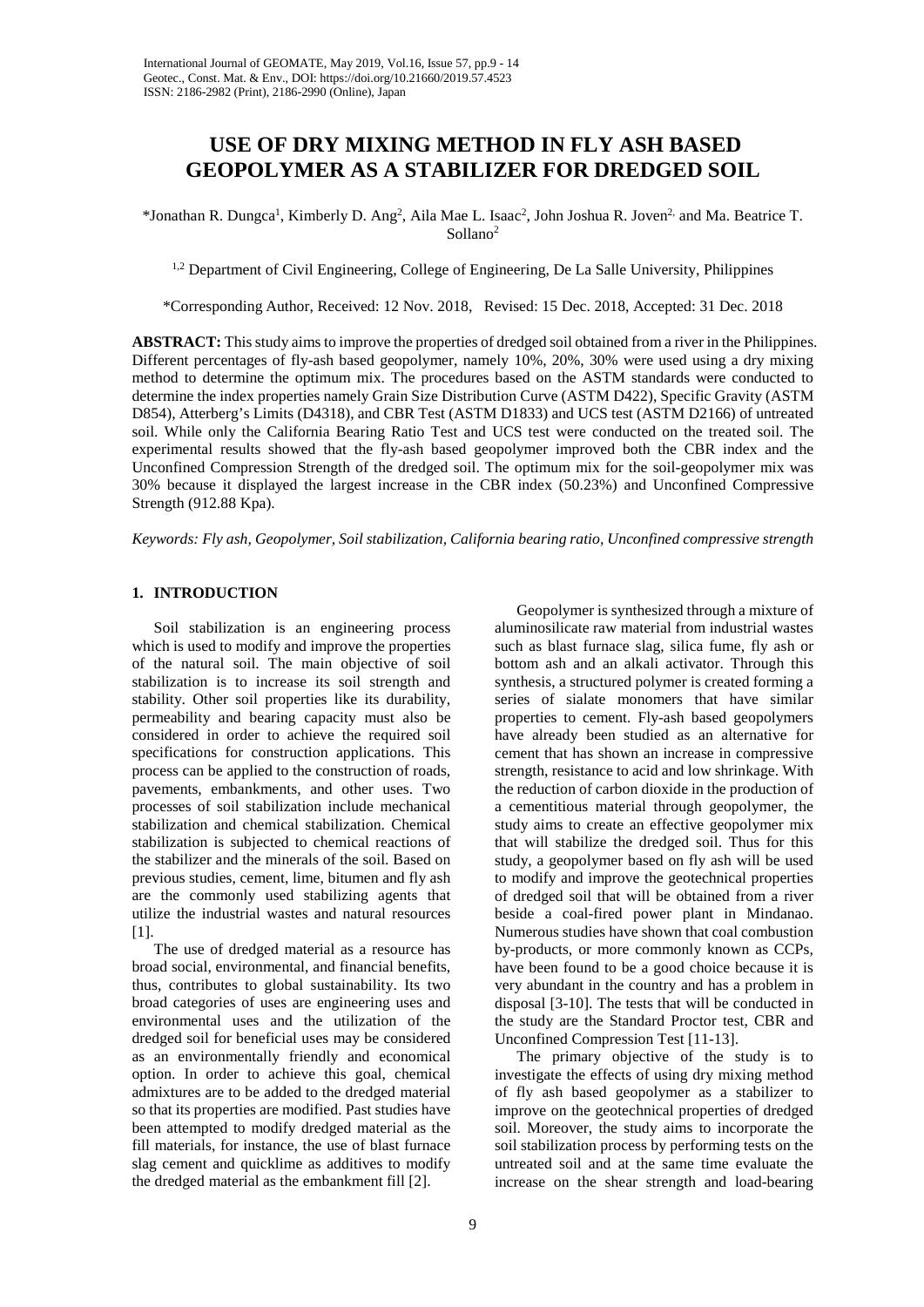capacity. Lastly is to determine the application of the various mixture proportions of dredged soil and geopolymer.

# **2. METHODOLOGY**

Tests in accordance with the ASTM standards are utilized on the dredged soil sample to determine the effect of using the dry-mixing method in fly ash based geopolymer as a stabilizing agent on the untreated soil.

In this study, the soil that was dredged from a heavily silted river beside the coal-fired power plant in Mindanao was used as the soil specimen. The properties and characterizations of the dredged material were obtained by conducting several test procedures. The determination of its water content and its optimum moisture content are its prime importance.

Dry alkaline activators which are the sodium silicate and sodium hydroxide were utilized in this study. Sodium silicate is a common name for sodium metasilicate and its term is also known as a water glass solution. This can be both in solid and in liquid form, thus, it is constant in both neutral and alkaline solution. Sodium silicate alone is not advisable to be used as an alkaline activator since it does not possess enough potential to initiate pozzolanic reaction independently. Thus, it is commonly mixed with Sodium hydroxide as an assisting agent to improve the overall strength of the specimen. Sodium hydroxide, NaOH, is an organic compound and is also known as caustic soda. It is described as a white solid with a highly caustic metallic base and alkali salt. It can be in powdered form or any granular or flakey material. It is a commonly used activator for geopolymerization and it can be combined with sodium silicate for the production of geopolymer paste.

The study involved experimental procedures in the laboratory including its soil characterization tests, design mix, soil-geopolymer mix, soil-cement mix, curing of the specimen, testing of the strength of the soil stabilized with geopolymer and analysis of results.

Before the specimens were prepared, the geopolymer paste was prepared first prior to mixing with the dredged soil. The formulation of the geopolymer mix was already determined. Sodium Hydroxide and Sodium Silicate were mixed in the mixer, then fly-ash was placed with the mixture after the activators were thoroughly mixed. Water was then added and mixed for 10 minutes, to which produced the geopolymer paste. The mix of dry and wet ingredients varies on the percentage of geopolymer to the soil.

Specimens of dredged soil at optimum moisture content were mixed with geopolymer stabilizer. The dredged soil with geopolymer stabilizer (DSGS) was rammed in the California bearing ratio mold that obtained a compacted density ranging from 95% to 100% with 54 blows each for 5 layers. Specimens were to be taken for its moisture content from the top and bottom of the mold then recorded measurements obtained from the mold and compacted specimen. Specimens were then tested under the Uniframe after 7 days of unsoaked and ambient condition. Values of the penetration load were then collected and used to obtain the loadpenetration curve and bearing ratio.

Test specimens are about 40 mm in diameter and 100 mm in height and are compacted for the unconfined compression test following the ASTM D 559. The soil- geopolymer mix was compacted in a cylindrical PVC mold with 25 blows each for 3 layers and was kept in humid conditions for 28 days. After the curing period, the test specimens were then placed in the loading device. The load was applied so as to produce an axial strain at a rate of 1⁄2 to 2% per minute. The machine provided the load, deformation, and time values at sufficient intervals and was recorded to obtain the value of the unconfined compressive strength of soilgeopolymer, as well as the soil-cement, and the shape of the stress-strain curve.

The chemical composition of the fly ash sample and characterization of the stabilized soil was obtained through Scanning Electron Microscopy-Energy Dispersive X-Ray Analyzer (SEM-EDX), that provided in-depth microstructure analysis. Samples underwent high-resolution imaging and obtained the information of elemental composition as well as the lateral dimensions particles through SEM-EDX.

## **3. RESULTS AND DISCUSSIONS**

## **3.1 Compressive Strength of Pure Geopolymer Past**

A compressive strength test was conducted on the pure geopolymer paste using the two different fly ash that was given by the power plant. The difference with the two types of fly ash was that Fly Ash 1 (FA1) did not undergo desulfurization in the production of power, however, Fly Ash 2 (FA2)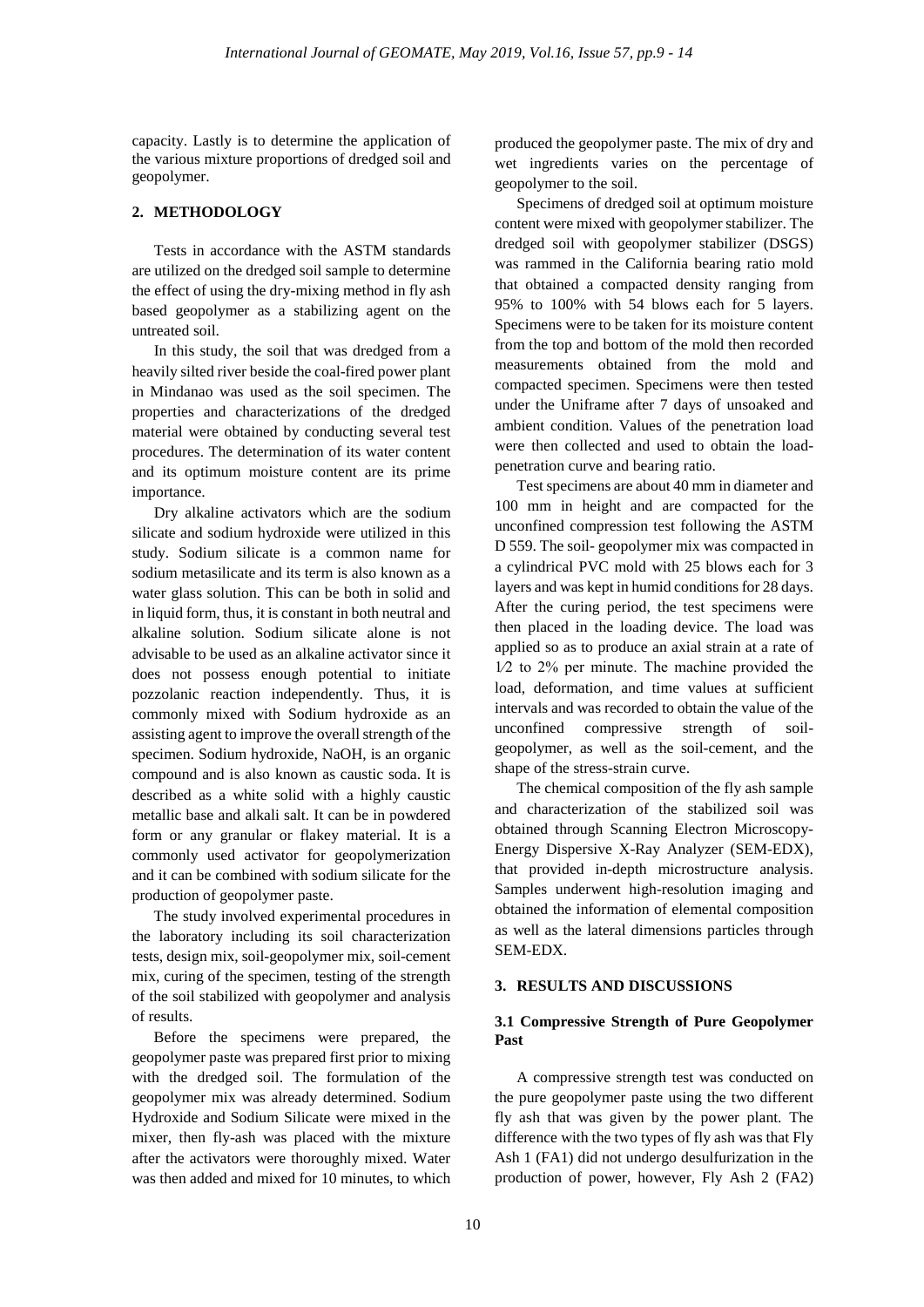undergone desulfurization in its production of power. The geopolymer paste consisted of 0% soil and 100% geopolymer using the dry mix method. Table 1 shows that it garnered an average compressive strength of 10.46MPa, while at Table 2 shows that it only reached a strength of 2.2MPa.

Table 1. Compressive Strength of FA1 (Without Desulfurization)

| Area $\text{(mm)}^2$ ) | F(N)    | Strength |
|------------------------|---------|----------|
|                        |         | (MPa)    |
| 2,451.28               | 31,100  | 12.69    |
| 2,450.91               | 31,600  | 8.81     |
| 2,429.08               | 34,000  | 9.88     |
|                        | Average | 10.46    |

Table 2. Compressive Strength of FA2 (With Desulfurization)

| Area (mm2) | F(N)    | Strength |
|------------|---------|----------|
|            |         | (MPa)    |
| 2,409.70   | 5,400   | 2.24     |
| 2,437.65   | 4,800   | 1.98     |
| 2,353.70   | 4,300   | 1.83     |
|            | Average | 2.20     |
|            |         |          |

## **3.2 Characterization of Geotechnical Properties of Dredged Material**

The basic physical characterization of the pure dredged soil such as the specific gravity, particle size analysis, atterberg limits and standard Proctor test were examined to obtain its geotechnical properties. More so, based on the Unified Soil Classification System (USCS) and AASHTO, the dredged soil was classified as Poorly Graded Sand (SP) and Fine Sand (A-3) respectively. The untreated soil was oven-dried prior to testing to attain consistent results, following the ASTM procedures and thus, Table 3 shows the garnered results from the three trials that were conducted per test.

Table 3. Geotechnical Properties of Dredged Soil

| Description          | Value     |
|----------------------|-----------|
| Specific Gravity, Gs | 2.66      |
| Liquid Limit, LL     | None      |
| Plasticity Index, PI | <b>NP</b> |
| Optimum Moisture     | 17.59     |
| Content (OMC, %)     |           |
| Max Dry Unit Weight  | 17.23     |
| (KN/m3)              |           |
| Unsoaked CBR (%)     | 1.19      |

#### **3.3 Strength Tests**

It can be observed that there was a significant increase in the CBR strength when the geopolymer was introduced to the dredged soil. It was shown that for a 10% geopolymer concentration, a minimum value of 8.57 was generated and a general rating of fair for subbase was obtained. A general rating of good for base and subbase course resulted for the 20% replacement while a general rating of excellent for the base course was obtained for the replacement of 30% geopolymer on the dredged soil.

The increase in the CBR Index follows a polynomial trend. The polynomial correlation was chosen to demonstrate the relationship between the percentages and the CBR Index since it resulted in the greatest regression value.

It shows that a pure dredged soil is not capable of performing unconfined compressive strength test alone, but blending geopolymer with the soil allowed to produce confinement as little as 10%, following a series of 20% and 30%. When the soil was mixed with a geopolymer concentration of 10%, the value of the gained strength of 100.94 kPa belonged to typical strength of stiff soil (100-200 KPa). As the geopolymer concentration increased to 20%, the gained strength value of 157 kPa still belonged to the typical strength of stiff soil (100- 200 KPa). A significant increase can be observed when the soil was mixed with a geopolymer concentration of 30% since the grained strength of about 912.88 KPa belonged to the typical strength of hard soil (>400 KPa).

The statistical analysis of the Unconfined Compression Strength test results indicated that an exponential relationship can be developed between the varying geopolymer concentration and its average UCS values. It can be seen that as the percentage of geopolymer increases, the UCS values also tend to increase and vice versa. This relationship was chosen as the best measure since the regression value (R2) resulted close to 1.

## **3.4 Morphological Analysis**

Since most of soils properties such as unit weight and strength are attributed to its microstructure. Scanning Electron Microscope (SEM) was conducted on the soil-geopolymer mix to clearly visualize the particle angularity, assemblage and surface texture. Figures show the SEM microphotographs of the 10% 20% and 30% geopolymer mix, shown in Figure 1. It was found that the spherical particles, which represents fly ash gradually decrease as more geopolymer percentage was added on the soil.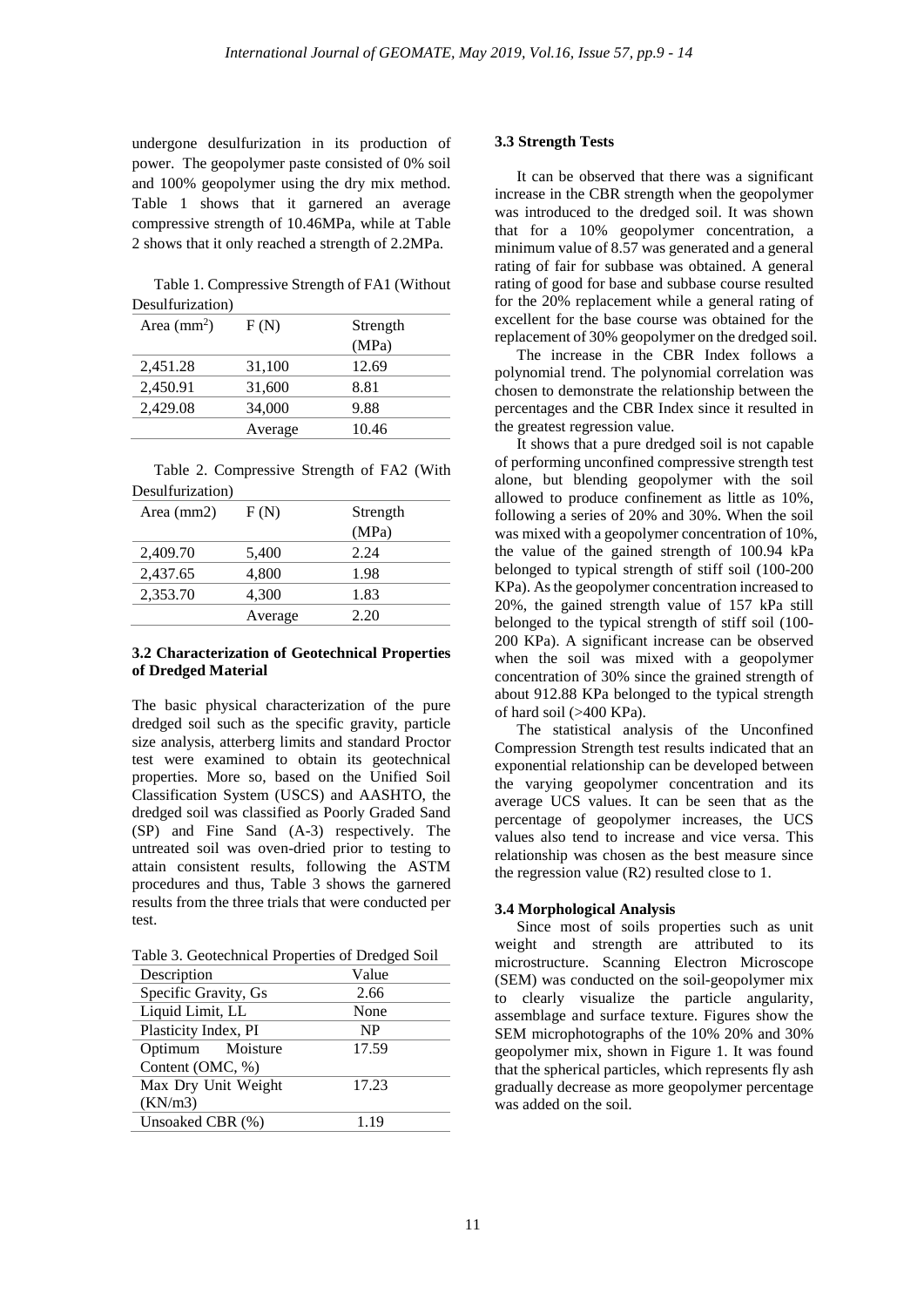



(middle)



(bottom)

Fig.1. SEM photomicrographs of 10% (top), 20%(middle) and 30%(bottom) geopolymer mix at 2000x

There were no more spherical objects and more of the white particles had appeared even forming crystalline-like structures. This indicates that the geopolymer had fully formed. As the percent of the geopolymer was increased the presence of the geopolymer had become more evident. This would explain why the 30 % geopolymer mix had the largest increase in strength. Since the formation of the geopolymer was more extensive compared to the other mixes.

#### **4. CONCLUSIONS**

The load-bearing capacity of the dredged soil stabilized with geopolymer through dry mixing method showed that there is an increase in the strength behavior of the sample. The dry mixing

method was able to improve the geotechnical properties of the dredged soil, but at the same time, it is practical to use on site. The strength of the geopolymer improved with time because of its cementitious reaction. However, excess alkali activator resulted as there is an increase of geopolymer to the sample, still, results showed an exponential increase. The replacement of 30% geopolymer on the dredged soil resulted to be best used for Base course with a general rating of excellent, according to the Philippines' Department of Public Works and Highways (DPWH) Standard. The 20% replacement of geopolymer to the dredged soil resulted to a general rating of fair for Base and Subbase course and the 10% replacement of geopolymer to the dredged soil was only rated good as a subbase course.

The dredged soil ran through a series of geotechnical tests, and it was classified as a poorly graded sand. The dredged soil moisture-density relationship resulted to values of (OMC) and max dry density (MDD) within the range of Poorly Graded Sand which was (12% - 21%) and (15.71  $KN/m3$ - 18.85  $KN/m3$ ). Additionally, the unconfined compressive strength test on the dredged soil produced an invalid strength, due to its dry and crumbly characteristics that was not suitable for the strength test.

The CBR value of 1.19 resulted for the dredged soil alone. However, with the variation of mixes of 10%, 20%, and 30%, it was found that CBR index values increased with the further increase of geopolymer added to the dredged soil. The maximum CBR value was obtained at 30% geopolymer replacement on the soil, at a CBR value of 51.33%. The minimum CBR value was obtained at 10%, with a CBR value of 8.57. The improvement of the dredged soil when replaced with geopolymer it increased by  $3.21 - 19.22$  times the base CBR value of the dredged soil alone.

More so through the unconfined compressive strength of the stabilized dredged soil had an increasing trend as the mixed ration of geopolymer increased. The 10% replaced geopolymer gained a strength value that is classified as the strength of medium soil at 100.94kPa. The 20% and 30% replaced geopolymer gained a strength value that is classified as the strength of stiff at 157.0kPa and strength of hard soil at 912.88kPa, respectively. It is evident that the unstabilized dredged soil, on the other hand, showed a significant improvement, due to the fact that sample was too loose to stand by itself, to begin with; it had no coherent value.

Previous studies have not performed the California Bearing Ratio test for soils that are to be stabilized with geopolymer; although, statistical analyses are provided on the latter part of this chapter. Comparing the results of the CBR test with the results of the UCS test, it was observed that the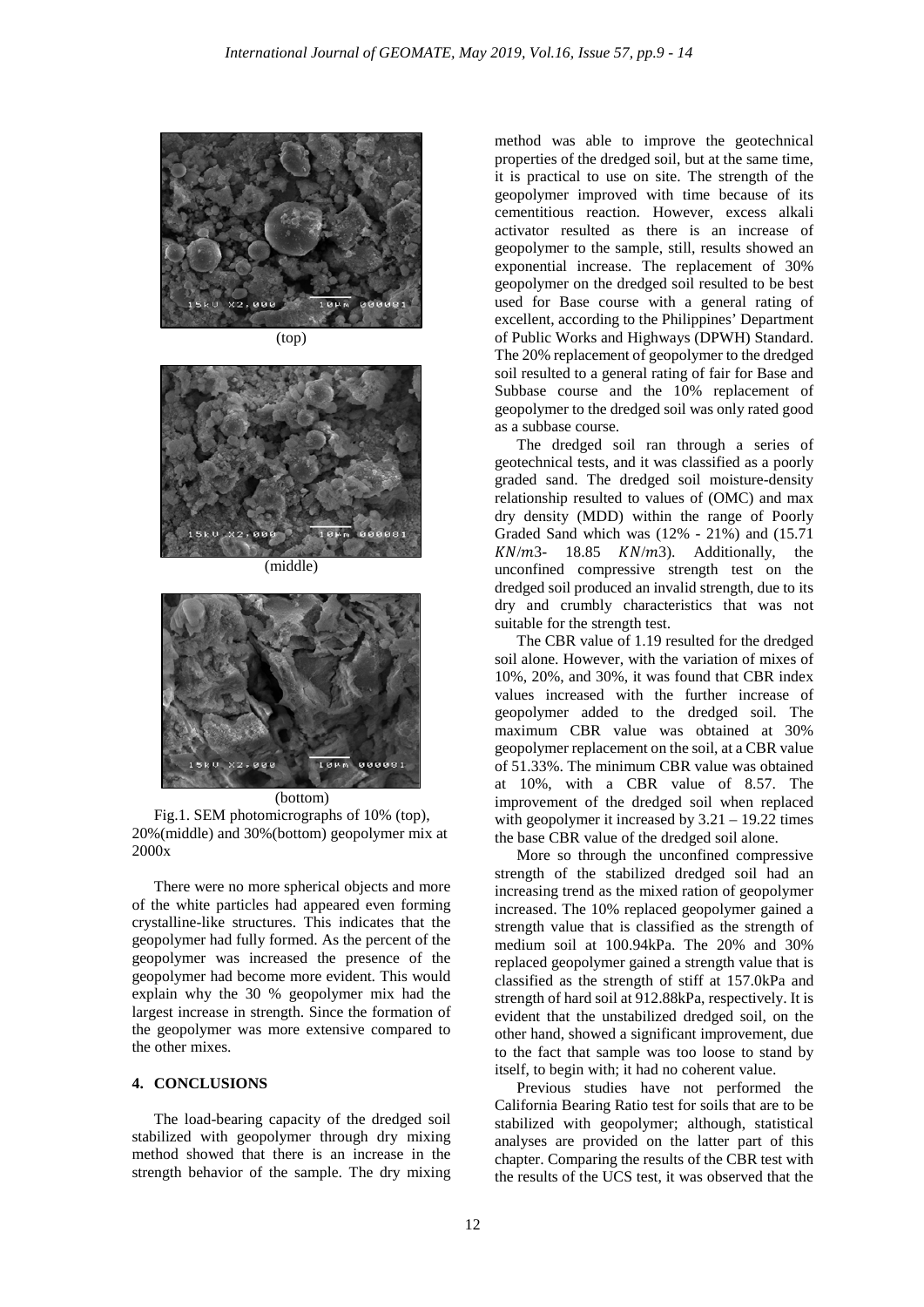behavior of the increase in CBR value of the three geopolymer concentrations is similar with the behavior of the increase in strength for the unconfined compression strength test results.

Based on the physicochemical characteristics of the fly ash that was used for geopolymerization, it was found that toxic heavy metals were at the permissible limit or not detected according to the TCLP standards. Thus, the fly ash can be categorized as non-hazardous based on regulatory leaching test. Furthermore, the mineralogical and elemental indicated that there is a presence of reactive alumina and silica that is a suitable raw material for geopolymerization.

The use of a dry mixing method of fly ash based geopolymer as a stabilizer of dredged soil has a decrease in terms of cost in stabilization in the alternative to cement. More so given that the materials of fly ash are by-products of the industry and dredged material have less significant use, the study was able to be of use for such materials.

## **5. RECOMMENDATIONS**

Due to time constraint and limited resources, both the fly ash and dredged soil come from only one coal-fired power plant source was used. However, it is recommended to use samples from other power plants and dredged soil across the country for verification of the results in order to avoid the geographic limitation on its widespread use. Moreover, only the CBR (ASTM D1822) [14] and unconfined compression test (ASTM D2166) [15] were conducted on the treated soil. Furthermore, other tests such as particle size analysis (ASTM D422) [16], specific gravity (ASTM D854) [17], Atterberg's limit (ASTM D4318) [18], standard Proctor test (ASTM D698) [19] to be conducted to on the treated soil to determine its effect on the geotechnical other properties.

Moreover, from that additional test for different curing periods such as 7 days, 14 days and 28 days for both the CBR and UCS test this is to observe the behavior of the increase in strength of the soil and geopolymer mix. It is also highly recommended to wear protective gloves in mixing geopolymer to avoid skin infection.

Lastly, aside from strength, other factors such as draining should be considered when dealing with road embankments. That is why the researchers would also recommend conducting a permeability test (ASTM D2434) to determine the hydraulic conductivity of both the untreated and treated soil. This would determine its suitability to be used in road embankments.

#### **6. REFERENCES**

- [1] Zaliha, S., Mustafa AL Bakri, A.M., Kamarudin, H., & Fauziah, A. (2015). Characterization of Soils as Potential Raw Materials for Soil Stabilization Application Using Geopolymerization Method. Trans Tech Publications, 8(03), pp. 135-143.
- [2] Huang, Y., Zhu, W., Zhang, C., Wang, S. Zhang, N. (2010). Experimental Study on Dredged Material Improvement for Highway Subgrade soil. Pavement Materials and Pavement Analysis. 335-340.
- [3] Roy, D.M. (1999). Alkali-activated cements opportunities and challenges. Cement & Concrete Research, vol. 29, no.2 pp.249-254.
- [4] Dungca, J.R., Jao, J.A.L. (2017). Strength and permeability characteristics of road base materials blended with fly ash and bottom ash. International Journal of GEOMATE, 12 (31), pp. 9-15.
- [5] Dungca, J., Galupino, J., Sy, C., Chiu, A.S.F. (2018). Linear optimization of soil mixes in the design of vertical cut-off walls. International Journal of GEOMATE, 14 (44), pp. 159-165.
- [6] Dungca, J.R., Galupino, J.G., Alday, J.C., Barretto, M.A.F., Bauzon, M.K.G., Tolentino, A.N. (2018). Hydraulic conductivity characteristics of road base materials blended with fly ash and bottom ash. International Journal of GEOMATE, 14 (44), pp. 121-127.
- [7] Dungca, J.R., Galupino, J.G. (2017). Artificial neural network permeability modeling of soil blended with fly ash. International Journal of GEOMATE, 12 (31), pp. 76-83.
- [8] Dungca, J.R., Galupino, J.G. (2016). Modeling of permeability characteristics of the soil-fly ash-bentonite cut-off wall using response surface method. International Journal of GEOMATE, 10 (4), pp. 2018-2024.
- [9] Galupino, J.G., Dungca, J.R. (2015). Permeability characteristics of soil-fly ash mix. ARPN Journal of Engineering and Applied Sciences, 10 (15), pp. 6440-6447.
- [10]Dungca, J.R., Codilla, E.E.T., II. (2018). Flyash-based geopolymer as a stabilizer for silty sand embankment materials. International Journal of GEOMATE, 14 (46), pp. 143-149.
- [11]Davidovits, J. (1991). Geopolymers: Inorganic Polymeric New Materials. Journal of Thermal Analysis, 1633-1656.
- [12]Davidovits, J., PROPERTIES, O. G. C. (1994). Alkaline cement and concretes. Kiev State Technical University, Ukraine, 131.
- [13] Duxson, P., Fernandez Jimenez, A., Proveis, J.L., Lukey, G.C., Palomo, A. (2007)Geopolymer technology: the current state of the art. Journals of Material Science, 42(9), 2917-2933.
- [14]American Society for Testing and Materials.